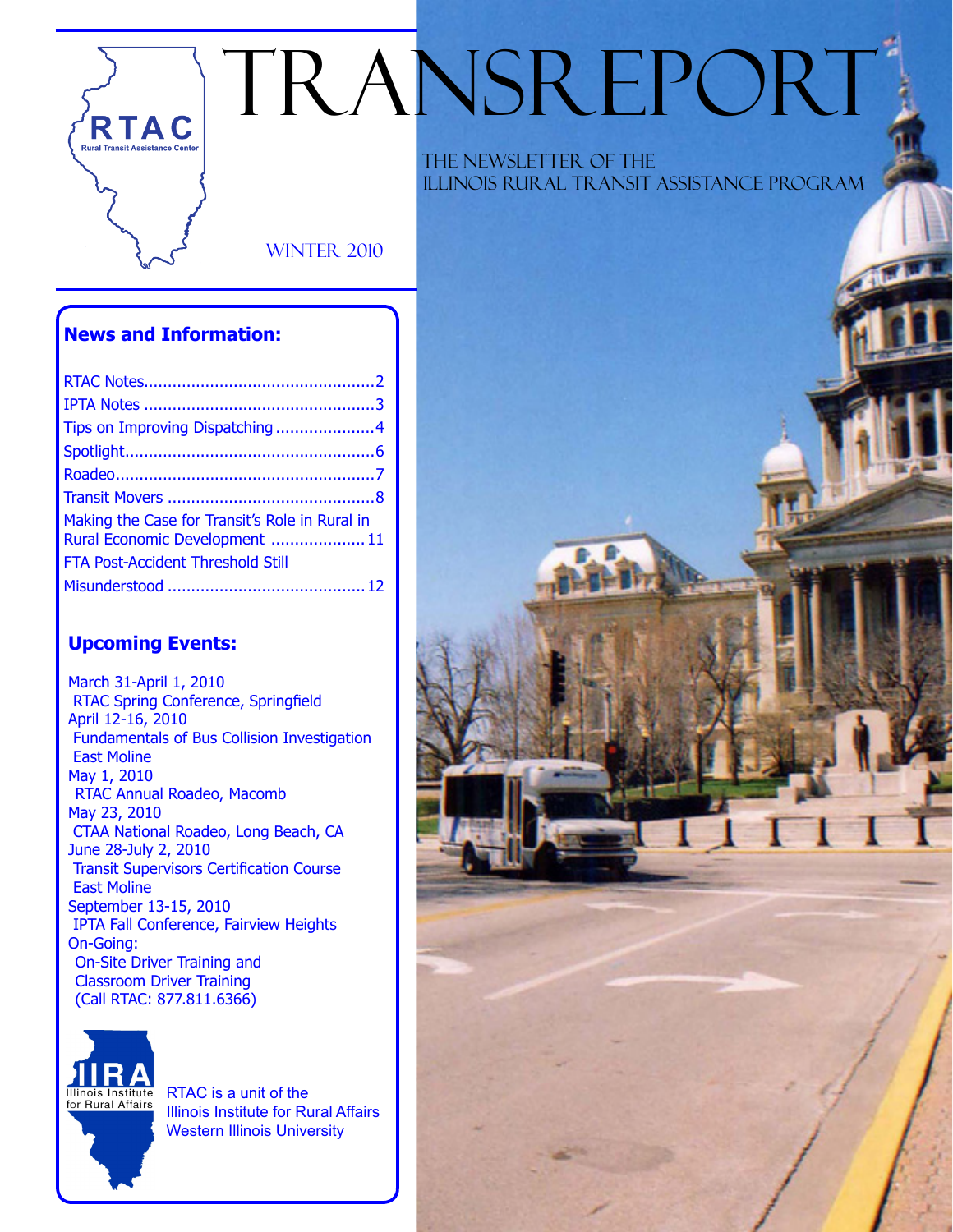#### RTAP Advisory Council

**Tom Zucker**, Chair tzvac@aol.com Voluntary Action Center 1606 Bethany Road Sycamore, IL 60178 815.758.3932

**Rich Machala**, Vice Chair jdctransit@att.net JoDaviess County Transit POB 6087 Galena, IL 61036 815.777.8088

#### **Kevin Carr**

carrk@kreiderservices.org Kreider Services, Inc. 500 Anchor Road, POB 366 Dixon, IL 61021 815.288.6691

#### **Connie Darnell**

Connie.Darnell@illinois.gov DHS-DRS 1124 North Walnut Street Springfield, IL 62702 217.782.4830

#### **Gene Englehart**

genglehart@gateway-services.org Gateway Services POB 535 Princeton, IL 61356 815.875.4548

#### **Bill Jung**

rmtdceo@ridesmtd.com Rides Mass Transit District 1200 West Poplar Harrisburg, IL 62946 618.253.8761

#### **Linda Mitchell**

lmitchell@cefseoc.org CEFS Economic Opportunity Corporation POB 928 Effingham, IL 62401 217.342.2193 X120

#### **Anna Oestreich**

bcsenior@sbcglobal.net Bond County Senior Center 305 South Third Greenville, IL 62246 618.664.1465

**Ron Weishaar**

piattran@hotmail.com Piattran 1921 North Market Monticello, IL 61856 217.762.7821

Non-Voting Member **Gary DeLeo,** Section Chief Non-Metro Programs, Gary.DeLeo@illinois.gov IDOT, Division of Public and Intermodal **Transportation** J.R. Thompson Center, Suite 6-600 100 W Randolph Chicago, IL 60601 312.793.6043

#### **RTAC Notes**

Many first-time attendees joined us at the 2009 spring conference. They were members of their county's transit partnership group which was working through the ICCT Coordination Primer process. Though we attempted to formulate an agenda with a fair amount of basic information that rural transit newcomers need, such as explanations of acronyms that veteran providers use every day, the agenda was still more oriented toward seasoned grantees.

The 2010 agenda is much different, heavily focused on the needs of newcomers, due to more new faces this year than any spring conference I can remember. The rural public transportation landscape has changed drastically in the past twelve months:



- Several counties (Clark, Cumberland, DeWitt, Monroe, Mercer, Ogle, Randolph, Rock Island, Whiteside) started Section 5311 service in 2009 or early 2010
- A number of counties (Carroll, Cass, Champaign, Fulton, Hancock, Kendall, Knox, LaSalle, Logan, Macoupin, Mason, Menard, Pike, Schuyler) will likely start service sometime in the next twelve months, with Macon not far behind
- Some existing grantees (Bureau, Grundy) are working through the Primer process to bring new partners into their service delivery, and
- Other counties (Calhoun, Christian, Greene, Jersey, and Stephenson) are beginning the Primer process.

Therefore, the time is right for conference sessions which serve a dual purpose explaining the basics to the new grantees and clarifying some important issues for veteran grantees.

To ensure the success of this approach I am asking that the newcomers ask many, many questions—this is your chance to pick the collective brains of successful rural transit practitioners from around the state. Please don't be shy!

Likewise, I am asking the veterans to please augment the presenters' acumen with your own knowledge and experience, to comment where needed to help out the new folks.

Additional sessions of interest to veteran attendees include:

- Public Transportation Defined
- Service Contracts: The Backbone of Coordination, and
- DOAP: The Purpose of the Program and Requirements for Becoming a Recipient

We are entering an era which brings a new set of service demands and responsibilities, so we will be reviewing some important tenets.

We look forward to seeing you on March 31st and April 1st.

#### **Rural Transit Assistance Center (RTAC) Staff**

**Edward Heflin**, CCTM, manager, EL-Heflin@wiu.edu (RTAP) **John Edmondson**, transit coordination assistant, John.Edmondson@illinois.gov (ARRA) **Mable Kreps**, transit specialist, MR-Kreps@wiu.edu (RTAP) **Dawn Maye**, transit coordination specialist, DC-Maye@wiu.edu (ICCT) **Carol Montague,** transit coordination assistant, CA-Montague@wiu.edu (ICCT) **Jacqueline Waters**, transit specialist, JS-Waters@wiu.edu (RTAP) Macomb: Telephone: 877.811.6366 Fax: 309.836.3717 RTAC Web Site: www.iira.org/outreach/rtac.asp RTAC E-mail: rtac@wiu.edu Chicago (John): Telephone: 312.793.0011 Fax: 312.793.1251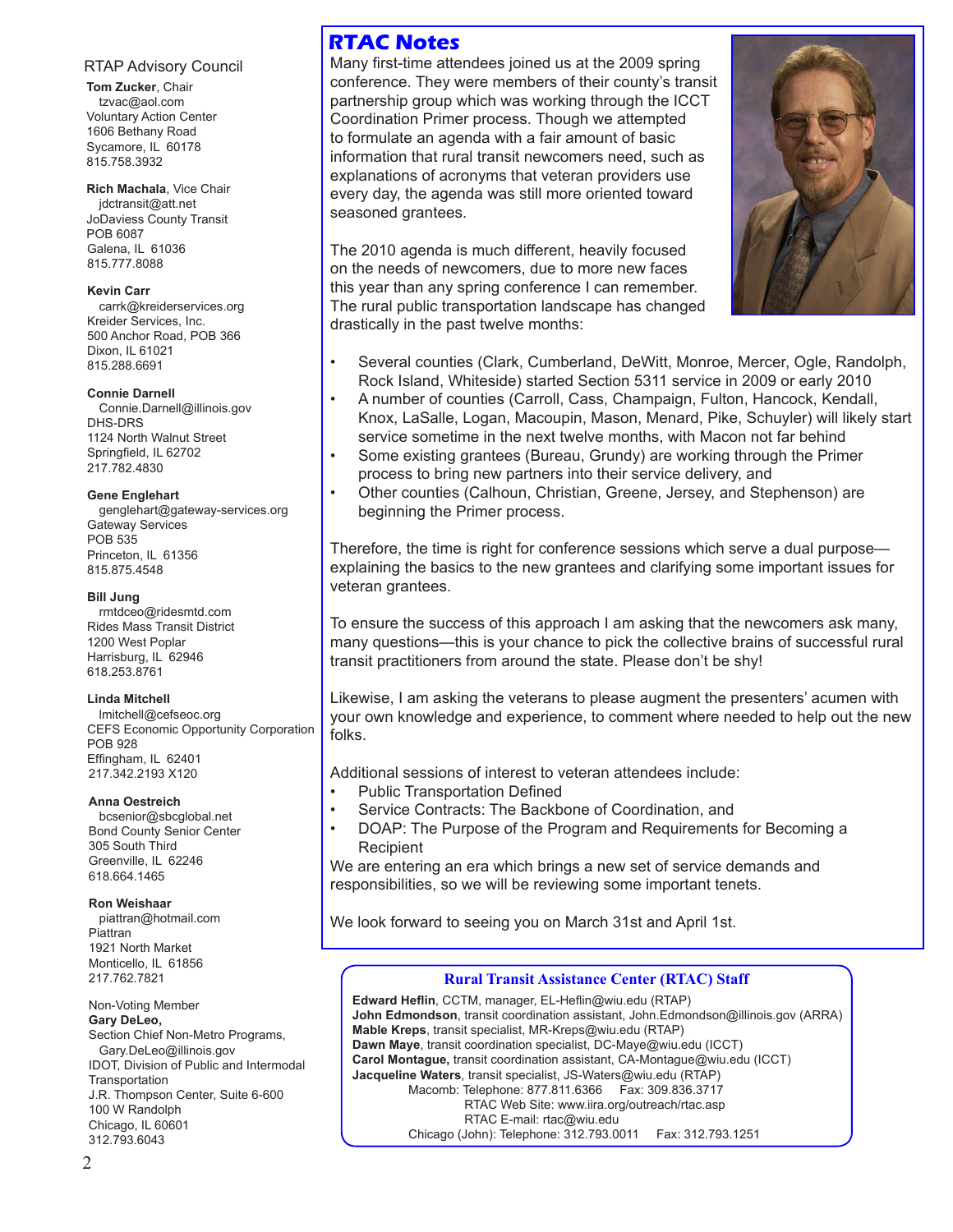#### **IPTA Notes**

#### **Job Creation from Public Transportation Investment**

It is widely known that investment in transportation infrastructure creates jobs. Last year Congress and the Obama Administration recognized that with the implementation of the American Recovery and Reinvestment Act (ARRA). At the state level, the Illinois General Assembly and Governor Quinn recognized that with the passage of two state capital programs, the mini-capital or the Jump Start capital plan and the Illinois Jobs Now program.

Proponents of increased investment in highway infrastructure have used job-creation as their means to gain approval for increased funding for highway capital programs, arguing that increased funding of road projects will lead to a surge in new jobs. While there is no doubt that investments in all modes of transportation will help to create jobs in a suffering economy, recent studies indicate that transit capital and operating investments are significantly better sources of sustainable job creation. Smart Growth America has been tracking job creation attributed to ARRA investments. Through the end of 2009, ARRA investments in public transportation produced almost double the jobs per dollar as the investments in highways. While highway investments may appear to create more direct, on project jobs, the jobs created by public transportation investments are more lasting. Thus the "job-months" created per dollar invested is exponentially greater for public transportation than for highway infrastructure.

According to the American Public Transportation Association's (APTA) "Economic Impact of Public Transportation Investment" report in late 2009, for every \$1 billion invested in public transportation capital and operations, an average of 36,000 jobs are supported. APTA's President, William Millar, has said, "By investing in public transportation, the United States is able to create immediate green jobs and income through the manufacturing, construction and operation of public transportation vehicles". APTA's report indicates that for every \$1 invested in public transportation, \$4 is generated in economic returns. It has been said that this investment produces an immediate economic impact on jobs and sales, as well as the long-term benefit of improving transportation systems in our communities, which helps tremendously with job retention.

Looking forward on a national level, as Congress and President Obama's Administration consider a second Jobs bill, evidence shows that any transportation spending in the bill should be more



balanced between highway spending and public transportation spending. The data from ARRA shows that investments in public transportation are most effective at producing immediate jobs and jobs that are lasting. In order to ensure the success of a future economic stimulus program, public transportation infrastructure investment should be a top priority.

In Illinois, the lack of a State capital program for transit over the past decade has resulted in capital needs over the next 10 years of nearly \$1.3 billion for Downstate Public Transportation providers alone. The two state capital programs enacted last year included a combined total of \$300 million for Downstate Transit, which provided a glimmer of hope for public transportation providers that have gone so long without state funding for capital. Unfortunately, due to a lack of a revenue stream for these appropriations and a lack of bond authorizations, not a single public transportation project has been funded under this proposal. The State's Administration is encouraged to move forward with creating a spending plan for the appropriations. As we continue to put off investments in public transportation, systems are crumbling, and we are missing out on the opportunity to create sustainable jobs.

Laura Calderon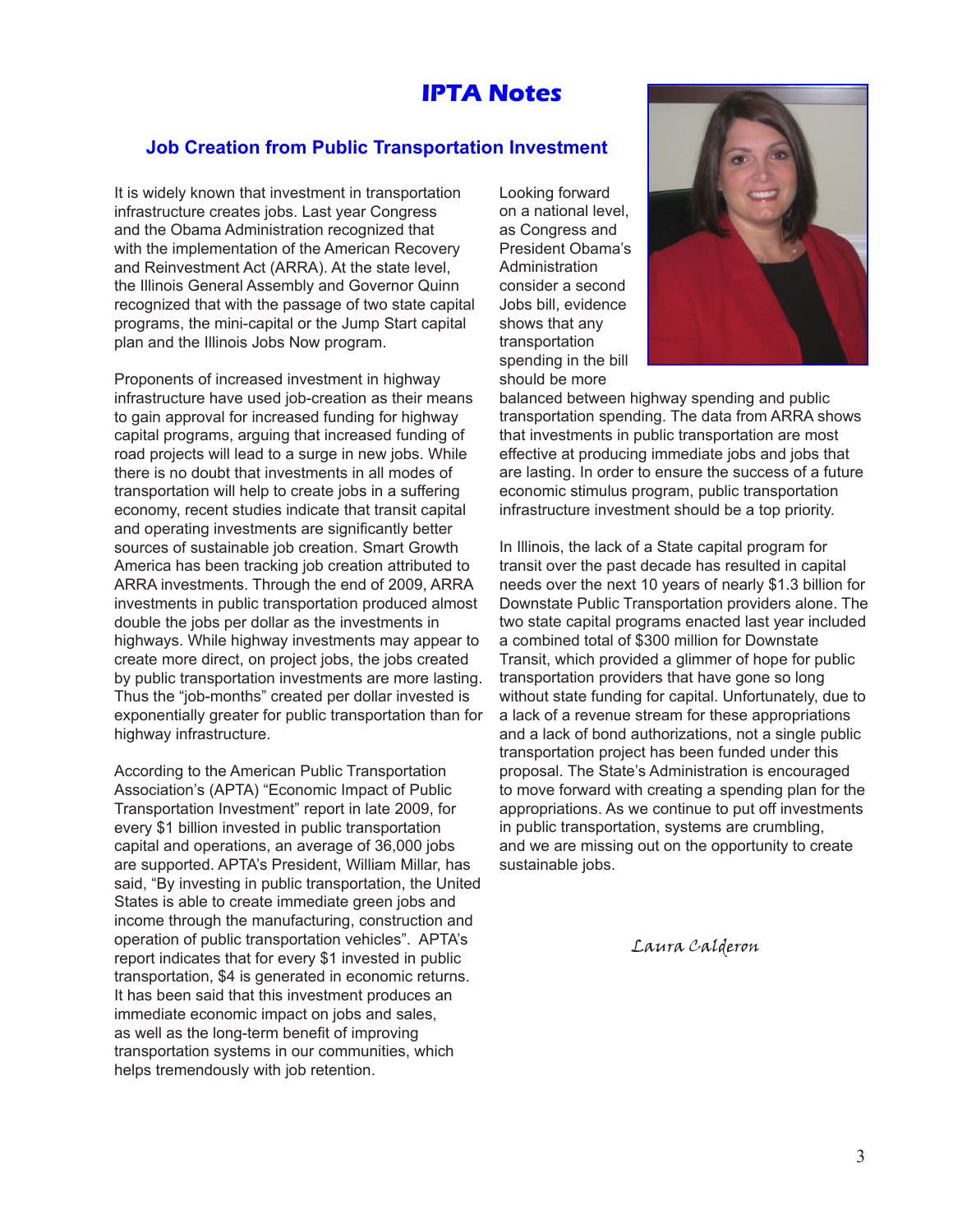# **Tips on Improving Dispatching**

By Nicholas Pappas

Now more than ever, efficiency in operations is being equated with cost savings. Efforts to improve operations can also help retain your agency's loyal customer base and attract additional riders. Efficiency can be improved by training the dispatcher to provide quality customer service to the passenger and by establishing an organized system of communication between the dispatcher and driver. This will ultimately contribute to accuracy in scheduling as well as prompt pick-ups and deliveries.

#### **Quality customer service**

Although the term "customer service" is a popular buzz word in the business community, what exactly does it mean to provide quality customer service? Ultimately, it means that the service scheduler/ dispatcher communicates with customers directly to better understand their needs. This can be accomplished through active listening, employing effective telephone techniques, and knowing how to work through difficult customer situations. Taken together, quality customer service can become multiple daily actions as opposed to a mere idea.

#### **S.M.I.L.E. before answering a customer's call**

An effective communication technique is to have the dispatcher S.M.I.L.E. before he/she answers the telephone. This acronym entails adjusting the sound of voice, managing behavior, ignoring interruptions, using appropriate language, and approaching the discussion with a high level of enthusiasm.

Additional considerations include answering the telephone promptly and allowing the customer to be the first to hang up, learning the customer's name and using it, avoiding use of the "hold" button as much as possible, and having a friendly and professional attitude at all times.

#### **Prepare for difficult situations**

Another consideration to improving customer service skills is to identify key phrases that can be used in difficult situations. Although there are times when company policy, technical difficulties, or logistical problems make it difficult or even impossible to effectively help a customer, appropriate communication of those issues is essential in retaining that customer for future service. On page 5 you will see some examples of appropriate statements that can be used in difficult situations.

Another important to improving customer service skills is to train the dispatcher on how to better communicate with passengers through active listening. See page 5 for attributes of an "active" listener.

#### **Driver communication**

After a dispatcher masters the art of quality customer service, implementation of this service is vital. This is done, for the most part, through effective communication between the dispatcher and the driver. While there are many types of communication devices—two-way radios, mobile data terminals, telephones, and beepers—what is most important for effective communication is transmission respect and airtime usage, for which both the driver and the dispatcher are responsible. Transmission respect refers to etiquette between the dispatcher and driver while "on air."

First, only relevant information should be discussed; personal conversations require too much time and could potentially interfere with an emergency situation of another driver.

Second, dispatchers should not interrupt drivers when they are calling in. Third, when responding, dispatchers should speak into the microphone clearly, confidently, and in a normal tone; dispatchers should take special effort to remain calm during emergency situations.

Finally, driver calls should be prioritized by the dispatcher by order of initial contact, except in emergency situations when the dispatcher should announce that the air be cleared for the vehicle with the problem.

Airtime usage should be kept to a minimum. Only information relevant to the passenger's pick-up, drop-off, or special instructions should be shared. Additional types of information drivers might convey to the dispatcher include changing weather and road conditions and emergency situations.

In conveying popular phrases, the use of codes can reduce the amount of airtime substantially. For example, using "10-4" can be used instead of "Yes, I heard you," "10-20" can be used instead of "What is your location?" and "10-9" can be used instead of "Repeat your last transmission." For more information on "10"-codes and how and when they can be used on-air, go to http://en.wikipedia.org/wiki/Ten-code.

#### **Conclusion**

Improving customer service skills as well as dispatcher/driver communication will help your agency attract and retain loyal customers through continued provision of quality service. Customer service skills are not innate; they are learned through understanding appropriate phrases to use in difficult situations and employing active listening techniques. Effective dispatcher/driver communication can be improved through the use of efficient airtime codes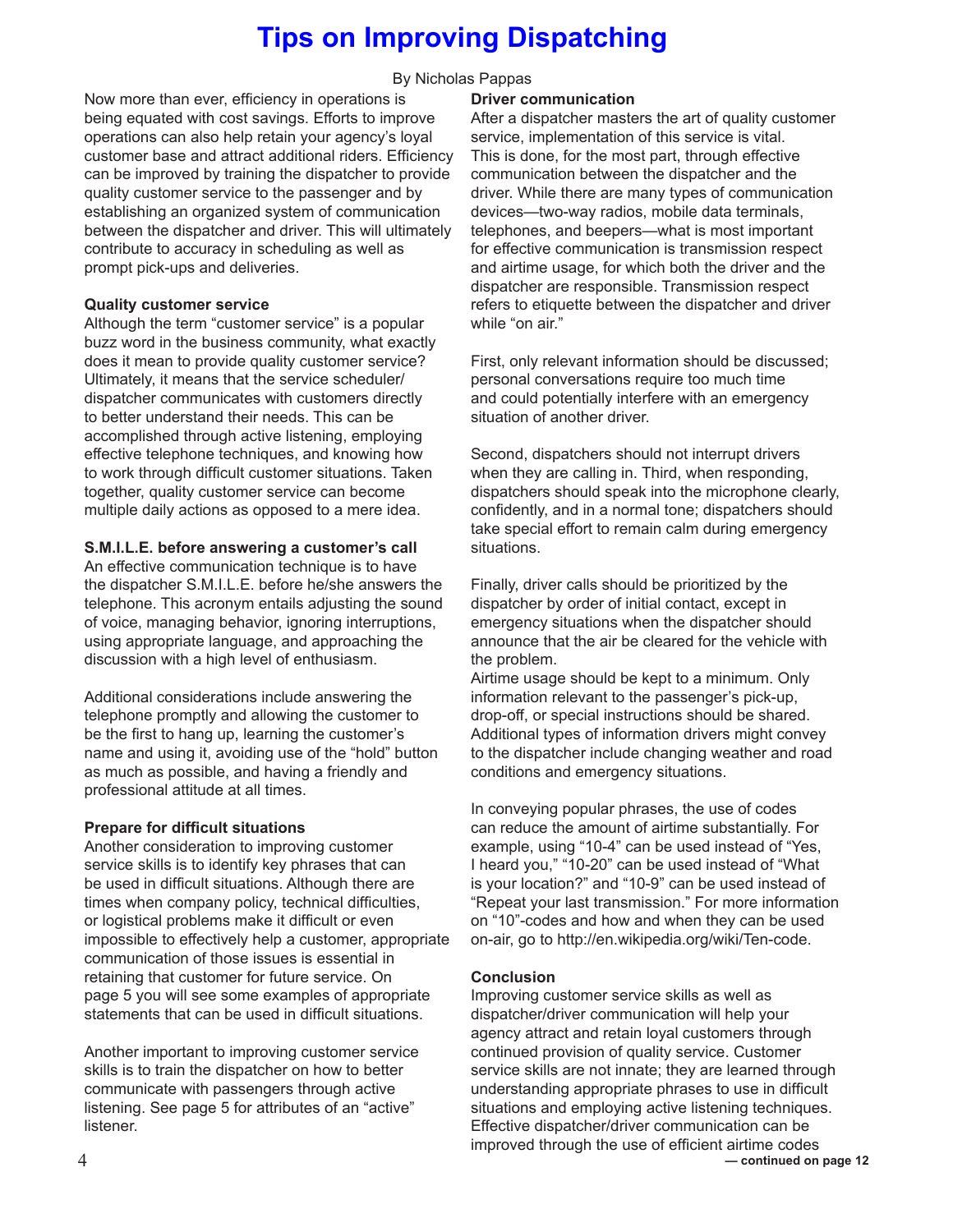#### **Active listening . . . What makes a good listener?**

#### *Untrained Listeners . . .*

Tune out the other person at the beginning and prejudge without giving the customer a chance.

Are quick to mentally criticize grammar, appearance or speaking style.

Spend more time getting ready to talk when they should be listening. This becomes apparent and is felt by the customer.

Tend to consider only the facts, give attention to errors, and attempt to prove the customer wrong.

Stop listening after getting the minimum information and disregard the rest of the conversation.

Tend to get distracted by emotional words used by the customer and respond similarly.

Are not aware of the talking and listening "speed limits."

Try to take in and reply to everything, especially exaggerations and errors.

#### *Trained Listeners . . .*

Defer their judgment, are more controlled, and listen for the customers' feelings.

Pay most attention to the content rather than unimportant issues.

Listen completely, trying to get every nuance of the meaning of what is being said by the customer.

Are more mature in their listening habits; they listen to the main points and disregard the minor points.

Listen carefully, sort what is being said, ask for confirmation, and give feedback.

Might feel honest anger about what is said, but control it; they do not allow their emotions to govern their behavior.

Maintain patience and concentration while listening and speaking.

Refrain from replying to everything and and avoid sidetracking remarks, especially those that seem sarcastic.

Source: CTAA Training Manual: Professional Dispatching and Scheduling, 2002. Used with permission from the *Kansas TransReporter,* July 2009, page 6.

#### **Examples of phone etiquette that will assist in providing quality customer service**

| Don't $Say$                                                                                                    | $Do$ Say $\ldots$                                                                                                        |
|----------------------------------------------------------------------------------------------------------------|--------------------------------------------------------------------------------------------------------------------------|
|                                                                                                                | but let's look at our options.                                                                                           |
|                                                                                                                | filled out an eligibility form? If not, let's do that.                                                                   |
|                                                                                                                | Our service does not currently serve that area,<br>but let's take a look at what kind of transportation<br>is available. |
| We can't take you on that day; we don't go there on that day. We don't have service to your area on that day,  | but I may be able to help you reschedule your trip<br>for a day that we do serve your area.                              |
| There's nothing I can do about it; it's company policy.                                                        | Our company policy will not allow me to do that,<br>but let's see if we can find some alternatives.                      |
| The computer is down now; could you call me back in 15 minutes? I am unable to put your trip into the computer | right now, so I will write down the information and<br>ask that you call back later to confirm your request.             |

Source: CTAA Training Manual: Professional Dispatching and Scheduling, 2002. Used with permission from the *Kansas TransReporter,* July 2009, page 7.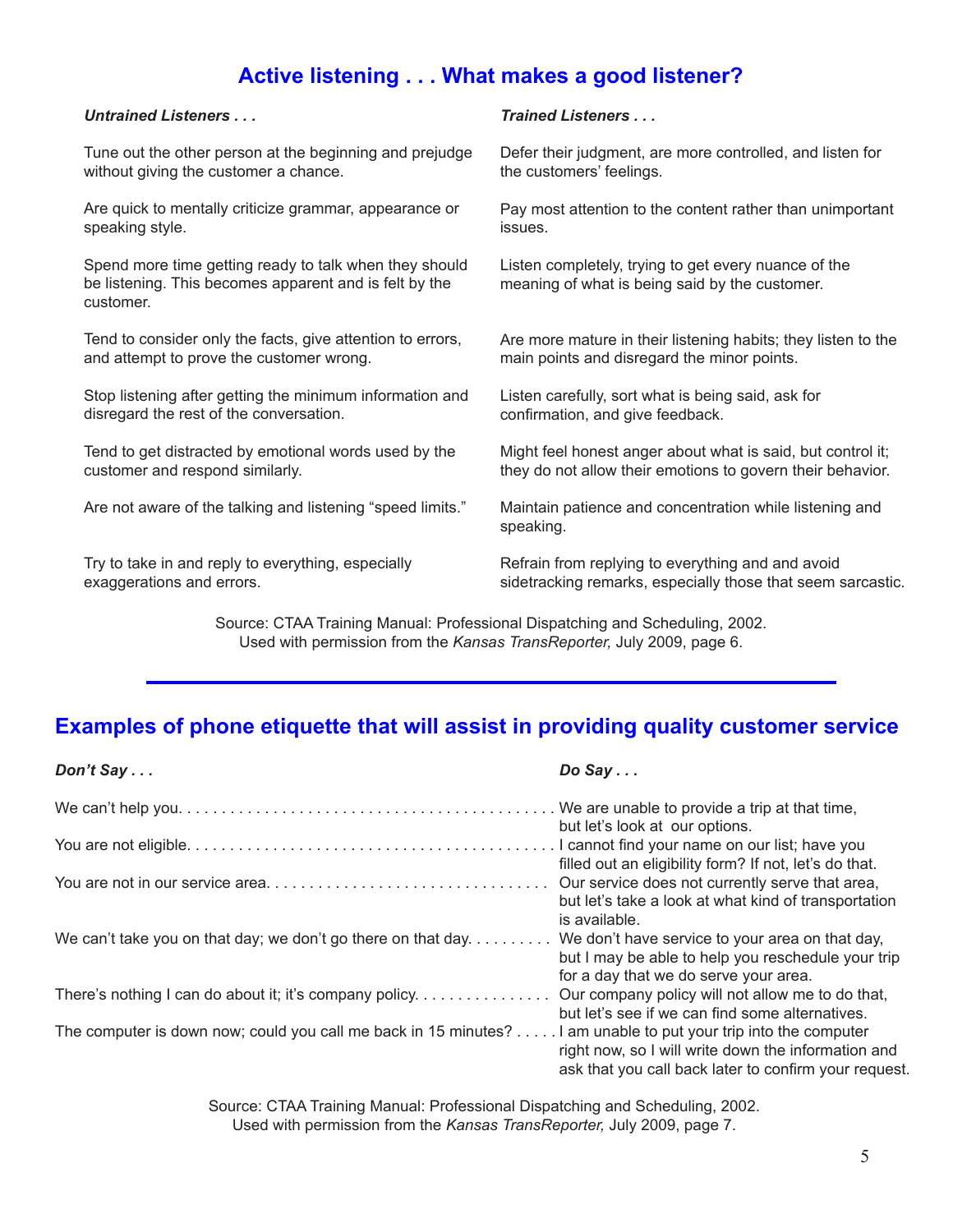# **Spotlight Spotlight**

# **C.E.F.S. Economic Opportunity Corporation Central Illinois Public Transit Kristie Warfel, CIPT Director**



Larry Bragg, driver and Kristie Warfel, CIPT director

averages 2,700 trips per month and 175,000 miles per year for all six counties, utilizing 24 employees and 24 service vehicles.

CIPT has a thorough maintenance program. Each vehicle is garaged for inspection and serviced every three months or 3,000 miles. Inspections are specific for 3,000, 6,000, and 18,000 mile intervals. Periodic site inspections are performed by the transportation maintenance and safety manager. A complete maintenance log is kept for each vehicle.

CIPT's future plans include regional sites, ITS software, digital radios, office managers, a mobility C.E.F.S. Economic Opportunity Corporation was founded in 1965, with a mission statement to provide opportunities for people through education and support to achieve and maintain self-sufficiency.

Under the C.E.F.S. umbrella, Central Illinois Public Transit (CIPT) started in 1985, its goal to provide safe, reliable transportation to residents in the counties of Clay, Douglas, Fayette, Moultrie, Montgomery and Shelby.

CIPT provides door-to-door, demand-response transit service from 8:30 a.m.--4:30 p.m., Monday-- Friday. CIPT customers are transported to medical appointments, dialysis, shopping, work, educational institutions and nutrition sites. The transit system



Tari Howard, driver



manager, and extended hours of operation. Currently in development, new regional sites will have an office manager and ITS software that provides accurate and concise reports. Digital radios will increase driver communication.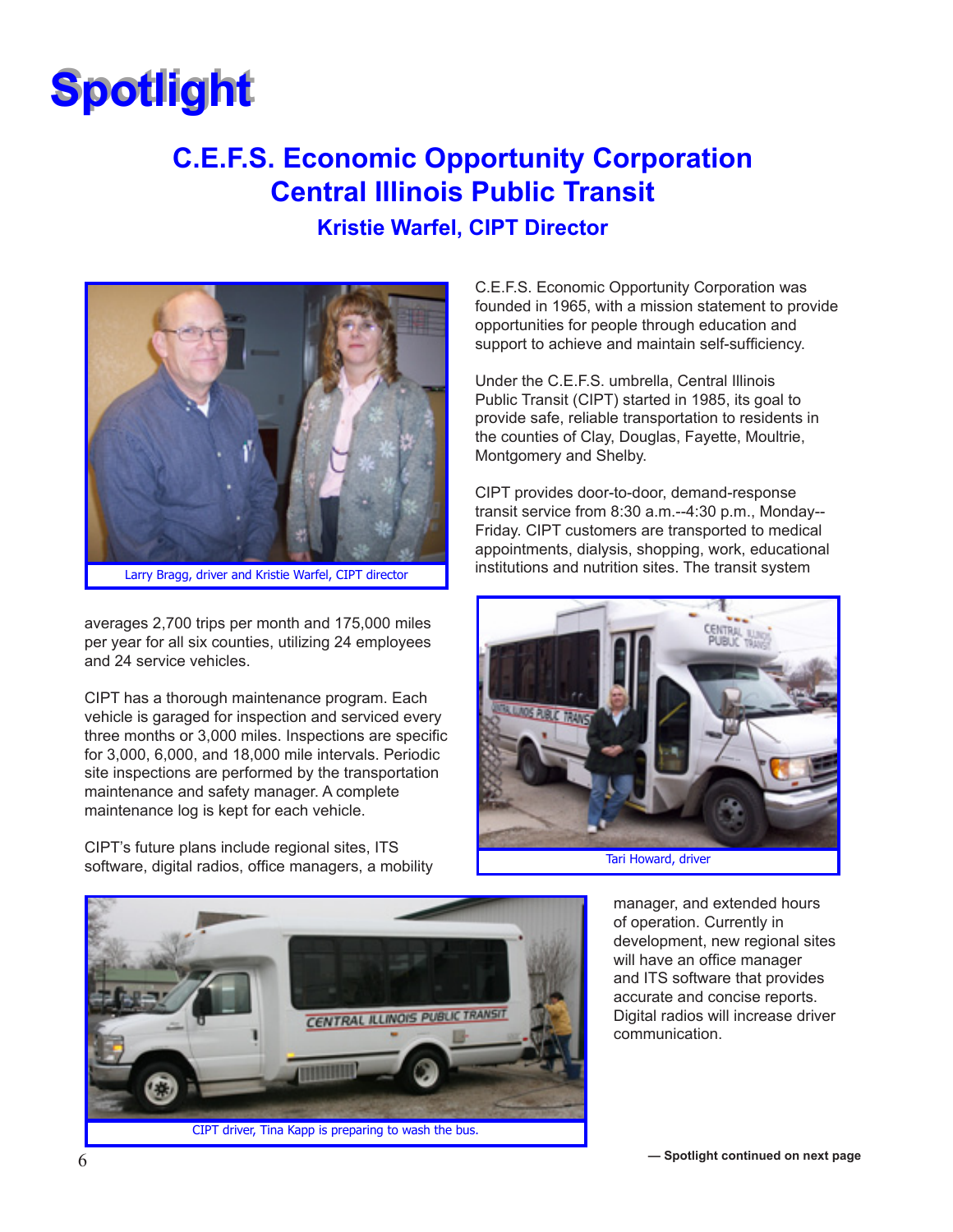**— Spotlight continued from page 6**





Shelby County CIPT office

### **Roadeo Site Change (at least for this year)**

#### **Goodbye Springfield, Hello Macomb!**

The Eighth Annual Illinois RTAC Roadeo will be held on May 1 at Macomb's Spoon River College Community Outreach Center, located at 2500 East Jackson Street. Our Illinois State Fairgrounds contact recently informed us that our traditional Roadeo site will soon be transformed into a children's hands-on farm exhibit, which will include concrete sidewalks, grass areas, and small permanent buildings. Luckily, Velvet Powell, director of community outreach at Spoon River College is allowing us to use their parking lot this year.

The venue may have changed, but the Roadeo events are still the same. The Roadeo begins at 8:00 a.m. with the 25 question test, followed by the wheelchair securement, pre-trip inspection, and driving course competition. The Roadeo concludes with lunch and the presentation of awards (plaques, trophies, cash prizes). The overall winner will receive a cash award and an all expense paid trip to Long Beach, California to compete in the Community Transportation Association of America's May 23 National Roadeo.

Keep an eye out for the Roadeo brochure with complete details, which will be in the mail by the end of March.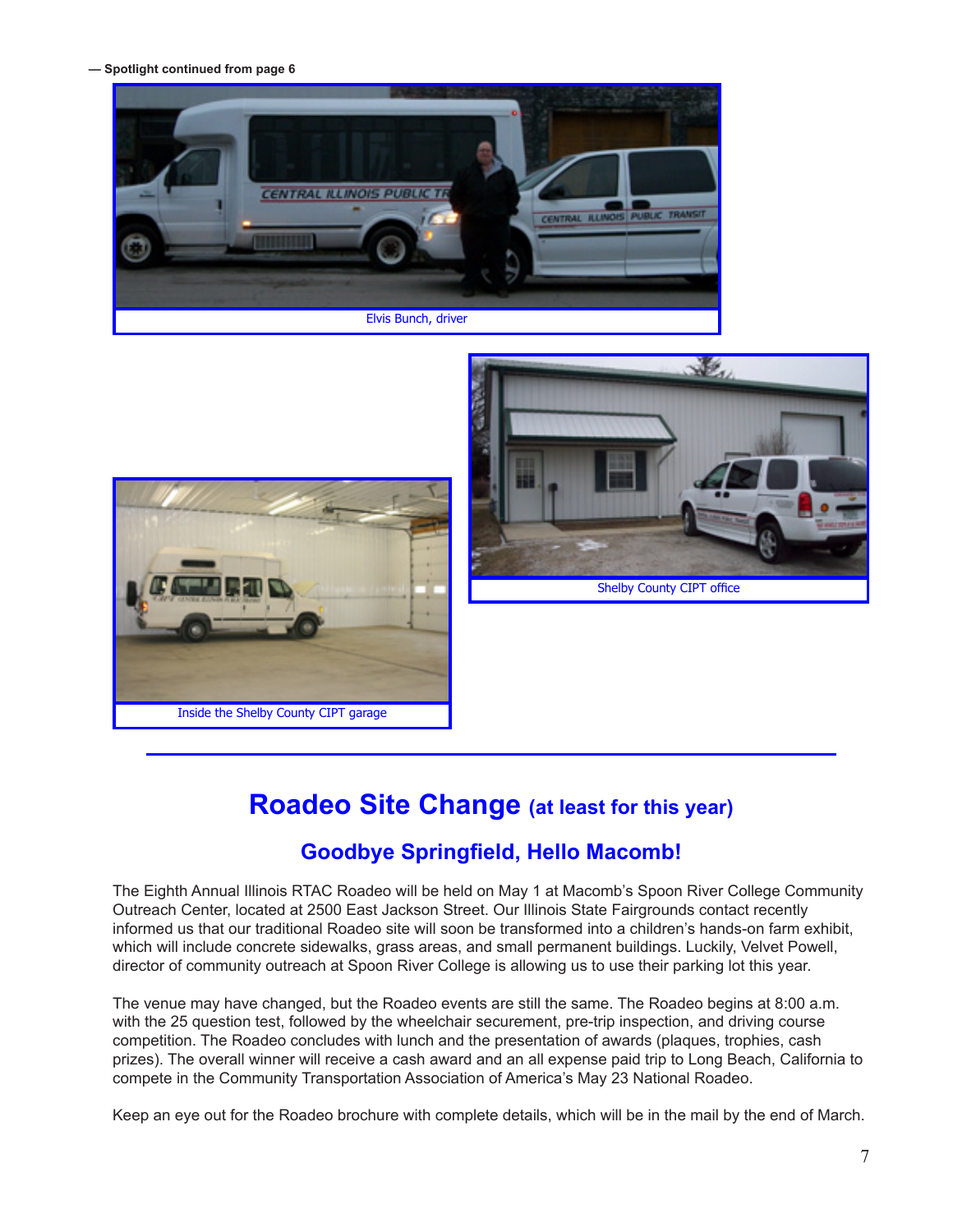

# **TRANSIT MOVERS**



Transit Movers recognizes people in Illinois transit who have been promoted, changed responsibilities, moved to a different transit agency, etc. If there are people within your agency who fall into these categories, contact the RTAC staff at 877.811.6366, e-mail rtac@wiu.edu or fax 309.836.3717. Please include pictures!



**Paul LaLonde** began his new position as program director of Kendall Area Transit (KAT) on January 14, 2010 at Voluntary Action Center in Yorkville, Illinois. He most recently worked for the City of DeKalb as the transportation intern for the DeKalb-Sycamore Area Transportation Study, the local MPO.

Paul graduated from Northern Illinois University in 2006 earning a Bachelor of Arts degree with a major in history and a minor in political science. He continued his education at NIU and earned a Master of Public Administration degree in 2009 with a specialization in public management and leadership.

Paul was recently married to his lovely wife, Christin, in July. In his spare time, he enjoys reading, sports, cooking, and traveling. He is also a big fan of the St. Louis Cardinals and NIU Huskies baseball and football teams.



**Diannaha Thompson** became the new receptionist/dispatcher for Kendall Area Transit (KAT) at the Voluntary Action Center in February 2010. Diannaha has a Bachelor of Science degree in graphic design from Robert Morris College and is a former employee of Joliet Junior College.

Diannaha currently resides in Joliet with her new husband Michael and their puppy Abby.



**Ryan Granata** began his new position in November at the Tri-County Regional Planning Commission (TCRPC) as a planner and the Region 5 Human Service Transportation Plan (HSTP) coordinator. Prior to working at TCRPC, Ryan was an assistant planner with Avon, Indiana, a western suburb of Indianapolis. He was with Avon for just over one and one-half years. Ryan received his Bachelor of Arts degree in political science and sociology from Winthrop University in South Carolina in 2005, and his Master of Arts degree in urban planning from Minnesota State University, Mankato in 2007.

Ryan loves to cook and is a huge hockey fan as well as a Minnesota Twins and Chicago Cubs fan.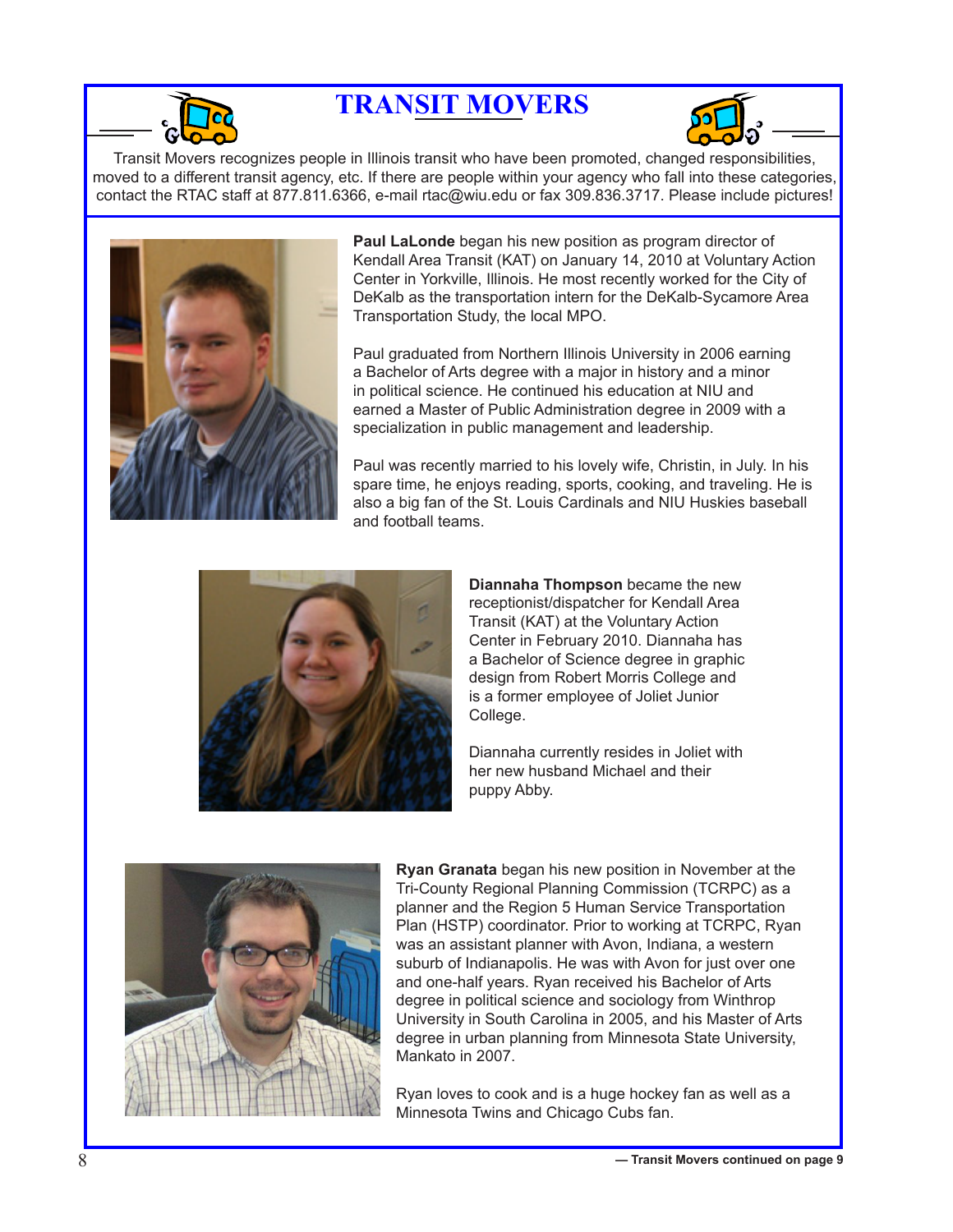

**John Lowery** has been working in the field of aging services for the last twenty years and is currently employed by Project NOW, Inc., Community Action Agency in Rock Island, Illinois as the director of senior services. John earned his undergraduate degree in gerontology from Central Washington University and his graduate degree in gerontology from Western Illinois University (WIU). After graduating from WIU, John was employed by the Eagle County Council on Aging as the senior services coordinator, where he operated a small rural transportation program in the mountains of Colorado. At Project NOW, John is responsible for providing Title III programs such as Congregate and Home Delivered Meals, Information & Assistance and Homebound Outreach Services, Health & Nutrition Promotion Clinics and Transportation Services for Rock Island and Mercer **Counties** 

John joined the Human Service Transportation Plan (HSTP) group for Illinois Region 2 in February 2008 and has worked with the Bi-State Regional Commission as well as a number of provider agencies in Rock Island and Mercer Counties to bring 5311 rural transportation to areas not served by the Rock Island Mass Transit District. The new transportation program, appropriately named RIM (an acronym for Rock Island and Mercer Counties) Rural Transit, is set to begin operating in the two counties on March 23, 2010.



**Martin Stegeman** started as a Quincy police officer in 1988, was a patrol officer for two years, and spent nine years as a juvenile investigator. He was assigned as a liaison to the Quincy Public Schools and had primary responsibility for dealing with issues that involved junior high school aged youth. During his tenure he investigated many types of crimes with primary training in sexual abuse, gang recognition, and family issues. He was a speaker/trainer at several Quincy Educators Conferences which hosted educators from Illinois, Missouri, and Iowa. He also provided training on gang recognition to several area school districts. Marty took over the Safety and Security Department of Quincy University in 1999 and spent the next eight years responsible for a campus of with 1,100 students and employees. He was tasked with improving the safety and security of the 80 acre campus. Marty was involved in creating a comprehensive

personal safety training program for residence hall employees. In 2007, Marty became the Quincy Regional Airport director. He is responsible for day to day operations of the airport, and is tasked with maintaining a safe environment for all general aviation and commercial aviation concerns. Marty was asked in December 2009 to take on additional responsibilities within the city by taking over Quincy Transit Lines.

Quincy Transit Lines (QTL) operates eight fixed routes, seven para-transit routes, and has six additional routes dedicated to senior citizens and adult daycare clients. Marty supervises 32 full and part time employees. QTL is currently reviewing proposals for scheduling software that hopefully will be implemented on the para-transit routes by July 2010. Marty is also responsible for making upgrades to the fleet and equipment used by Quincy Transit Lines, and is currently researching new fair boxes for all buses.

Marty has been married for 25 years, and is the father of three.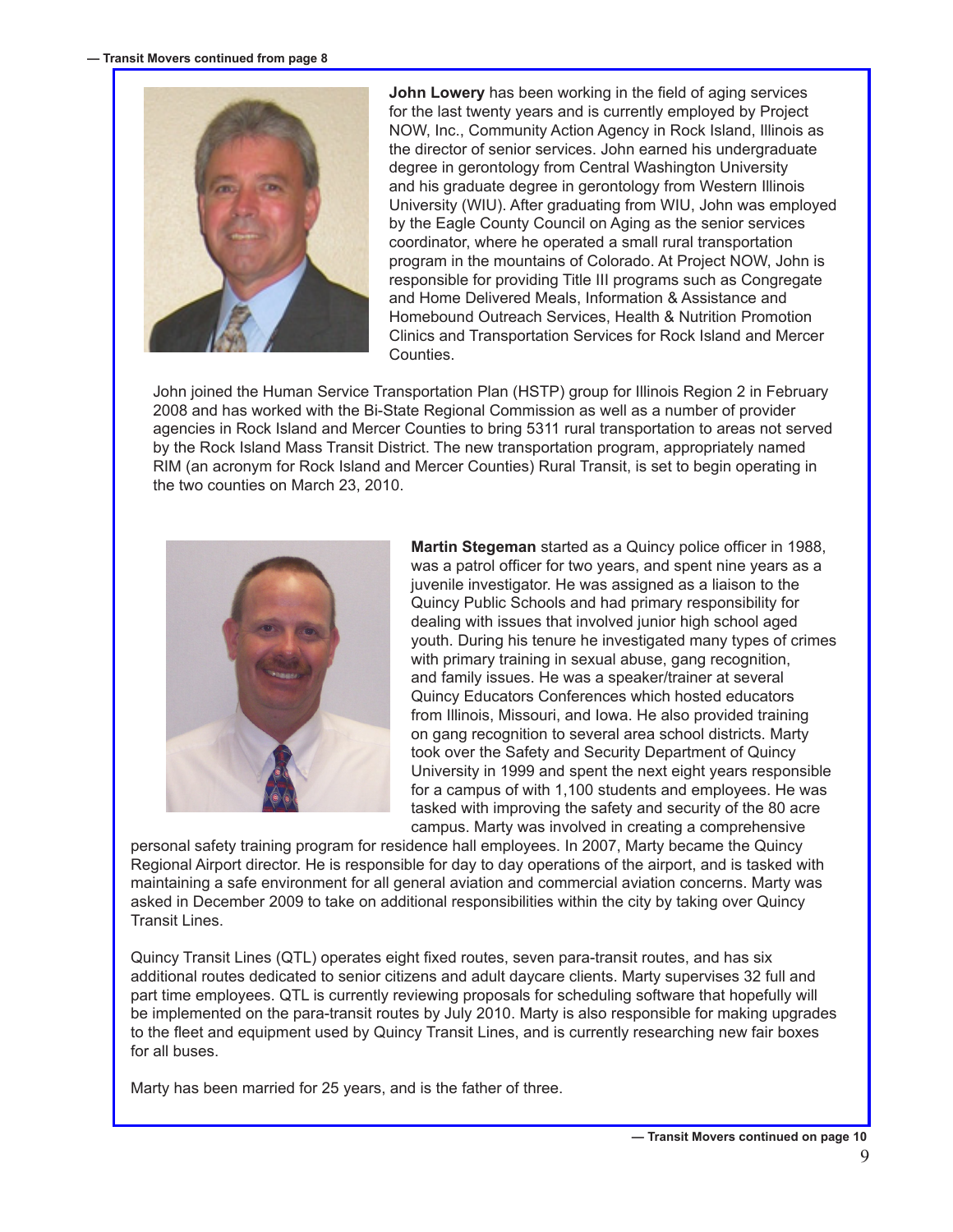

**Carol Montague** is the new transit coordination assistant for the Interagency Coordinating Committee on Transportation (ICCT) which is housed at the Rural Transit Assistance Center (RTAC). Carol's current responsibilities include working with Illinois communities to create or enhance public transportation systems, providing technical assistance, conducting research and authoring reports, overseeing the ICCT Clearinghouse of information, creating and maintaining the Clearinghouse website, and coordinating ICCT efforts to benefit all transportation disadvantaged populations. Carol was previously the economic development director for Schuyler County before

joining RTAC. She has many years of experience working in community development and grant writing. She has Bachelor of Science degrees in finance and management from Southern Illinois University Carbondale and a Bachelor of Science degree in computer science from Western Illinois University.



**John Edmondson** is the transit coordination assistant for the American Recovery and Reinvestment Act (ARRA) programs which is housed at the Illinois Department of Transportation's Chicago office under the Division of Public and Intermodal Transportation. John attended Ohio University in Lancaster, Ohio where he earned membership to the Phi Theta Kappa Honors Society. John joined the Rural Transit Assistance Center (RTAC) after serving as an associate with RLS & Associates, Inc., a private transit consulting firm out of Dayton, Ohio. As a consulting associate, John served as the lead

technical assistance consultant for IDOT and as principal compliance investigator evaluating activities of grantees under the nonurbanized area formula program (Section 5311). John has conducted more than 30 Section 5311 compliance assessments on Illinois public transit systems and more than 100 FTA regulatory compliance assessments throughout the country. John has served as a project manager for multiple coordination planning efforts throughout the country and has co-authored the Designated Employee Representative/Drug and Alcohol Program Manager Testing Handbook for distribution by departments of transportation in West Virginia, Minnesota, New Hampshire, Pennsylvania, and Arkansas. John currently directs statewide activities for Section 5316 (Job Access Reverse Commute), Section 5317 (New Freedom), Section 5333(f) (Intercity Bus), and Human Services Transportation Planning (HSTP) programs.

In addition, John manages and directs the activity of the nine statewide HSTP coordinators to ensure that the ARRA rural capital projects are derived from on-going local coordinated public transportation initiatives, manages the compliance oversight of the ARRA funded capital projects to ensure they meet federal and state regulations, and oversees the statewide effort to procure vendor(s) to supply Intelligent Transportation System (ITS) equipment (such as automated dispatching and reporting) to the rural public transportation providers through various federal funding programs.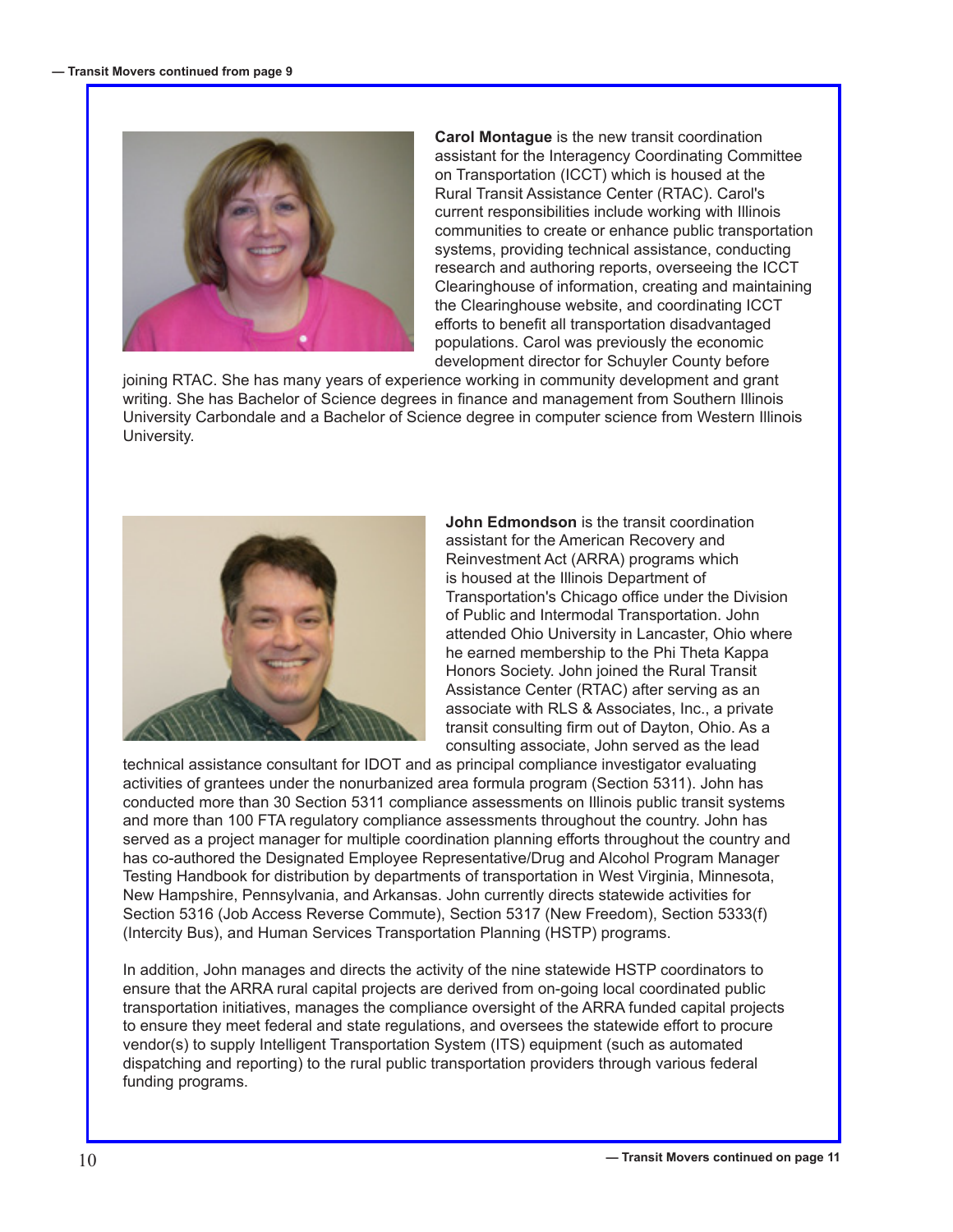# **Making the Case for Transit's Role in Rural Economic Development**

by Charles Rutkowski,

#### Assistant Director, Community Tranportation Association of America

Rural transit impacts economic development by:

- Providing employment opportunities with the transit system itself;
- Purchasing goods and services in the community;
- Contracting with local vendors for fueling, maintenance and other support functions;
- Supporting entrepreneurs such as local taxi companies and intercity carriers;
- Benefiting local businesses by providing access for residents and visitors, both of which represent additional customers;
- Increasing attractiveness of the area for tourists:
- Allowing elderly residents to remain in the community by linking them to health care institutions, social services and recreational opportunities;
- Increasing the attractiveness of an area for retirees;
- Facilitating more cost effective centralization of facilities and services which can be accessible to all residents;
- Linking employers with potential employees;
- Enabling unemployed and underemployed workers to access job and employment training opportunities and achieve economic self-sufficiency;
- Ensuring the success of welfare to work initiatives by providing access to jobs for welfare recipients;
- Increasing attractiveness of the area for potential employers;
- Permitting students to continue their education by providing access to educational opportunities;
- Providing access to alternative sources of economic activity in areas impacted by declines in farming, fishing, mining or logging, military facility closings and overall migration;
- Supporting the construction and maintenance of operational, administrative and maintenance facilities and intermodal transportation centers;
- Linking the economies of rural areas with those of more prosperous urban areas; and
- Enhancing the effectiveness of public and human service programs through the efficiencies generated by transportation coordination.

Excerpt used with permission from the Community Transportation Association of America's Community Transportation Magazine.

#### **— Transit Movers continued from page 10**



**Richard Deemer** was hired by the Stephenson County senior center in December 1999 as a bus driver and since June 2009 he has been the Transportation Coordinator. He was a sergeant at the Freeport Police Department and retired May 1999 after 25 years of service. Richard served in the US Army from 1970 to 1972 and is a Vietnam veteran. He has a two year degree from Highland Community College in science. Richard is his church's treasurer and serves on the board as a deacon. He likes reading, playing euchre, woodworking, and using the computer when time permits. Richard has been married to his wife Merry for 35 years. They have a son, Eric, and two grandsons, Tyler and Ryan.